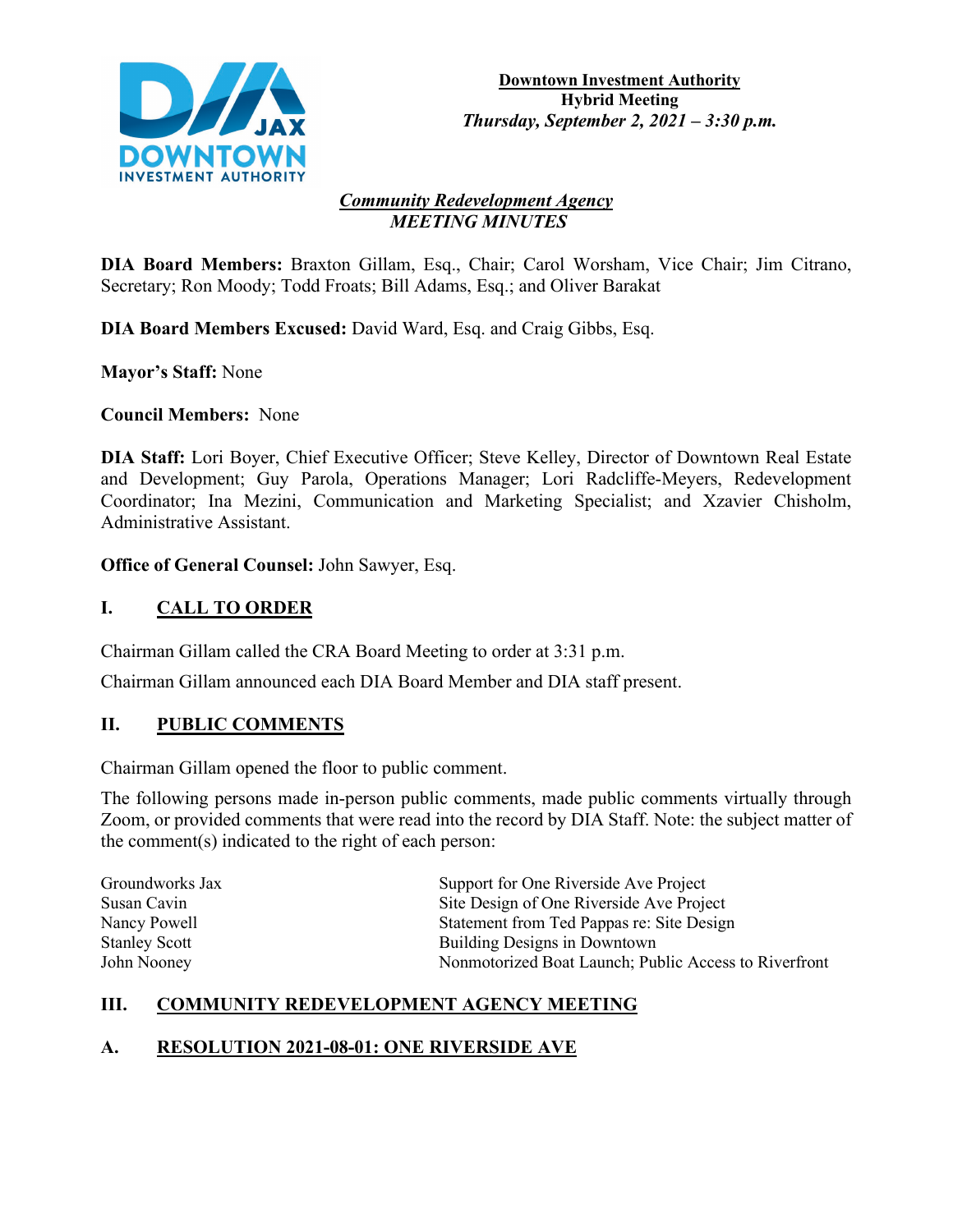**A RESOLUTION OF THE DOWNTOWN INVESTMENT AUTHORITY APPROVING THE TERMS AND CONDITIONS, AS MORE FULLY IDENTIFIED IN EXHIBIT A, FOR THE REDEVELOPMENT OF DUVAL COUNTY TAX PARCEL NUMBER 088967 0000 ("PROPERTY") BY FUQUA DEVELOPMENT, LLC ("DEVELOPER"), INCLUDING THE APPROVAL OF A MULTI-FAMILY RECAPTURED ENHANCED VALUE GRANT ("RESIDENTIAL REV GRANT"); APPROVAL OF A RETAIL RECAPTURED ENHANCED VALUE GRANT ("RETAIL REV GRANT"); APPROVAL OF A MIXED-USE RECAPTURED ENHANCED VALUE GRANT ("MIXED-USE REV GRANT"); APPROVAL OF A COMPLETION GRANT; AUTHORIZING THE CHIEF EXECUTIVE OFFICER (THE "CEO") TO NEGOTIATE A REDEVELOPMENT AGREEMENT PURSUANT TO EXHIBIT A TERMS AND CONDITIONS; RECOMMENDING THAT CITY COUNCIL APPROVE A REDEVELOPMENT AGREEMENT PURSUANT TO EXHIBIT A, TERMS AND CONDITIONS; RECOMMENDING THAT CITY COUNCIL VACATE APPROXIMATELY 0.12 ACRE OF RIGHT-OF-WAY AND 0.12 ACRE OF DRAINAGE EASEMENT ("EASEMENT"); RECOMMENDING THAT CITY COUNCIL APPROVE THE PURCHASE OF APPROXIMATELY 4.6 ACRES OF UPLAND AND SUBMERGED LANDS FOR \$6,040,680 TO FACILITATE WIDENING AND RELOCATION OF MCCOYS CREEK AND CREATION OF A NEW CITY PARK; AUTHORIZING ITS CHIEF EXECUTIVE OFFICER TO TAKE ALL NECESSARY ACTION TO EFFECTUATE THE PURPOSES OF THIS RESOLUTION, INCLUDING BUT NOT LIMITED TO THE FILING OF LEGISLATION AND EXECUTION OF A REDEVELOPMENT AGREEMENT, PURCHASE AND SALE AGREEMENT, OR THEIR FUNCTIONAL EQUIVALENTS; PROVIDING FOR AN EFFECTIVE DATE.**

Chairman Gillam gave the floor to CEO Boyer to introduce the Resolution.

CEO Boyer presented Resolution 2021-08-01, discussing the following:

- Previous requests have now been incorporated into the terms
	- o Riverfront restaurant included in Phase 1 in one of two possible locations. Both include outdoor dining space.
	- o Up to 50 percent of constructions costs or \$750,000 max Forgivable Loan
	- o The liquidated damages provision has been eliminated. If the McCoy's project is not completed within 6 months following the timeframe and the date set out in the performance schedule in the term sheet, the developer has the option of requiring the City to purchase the property designated for Phase 2.
	- o Revisions were made to the percentage of City investment to developer costs
	- **Motion**: Board Member Moody moved to approve Resolution 2021-08-01 as presented

**Second:** Board Member Froats seconded the motion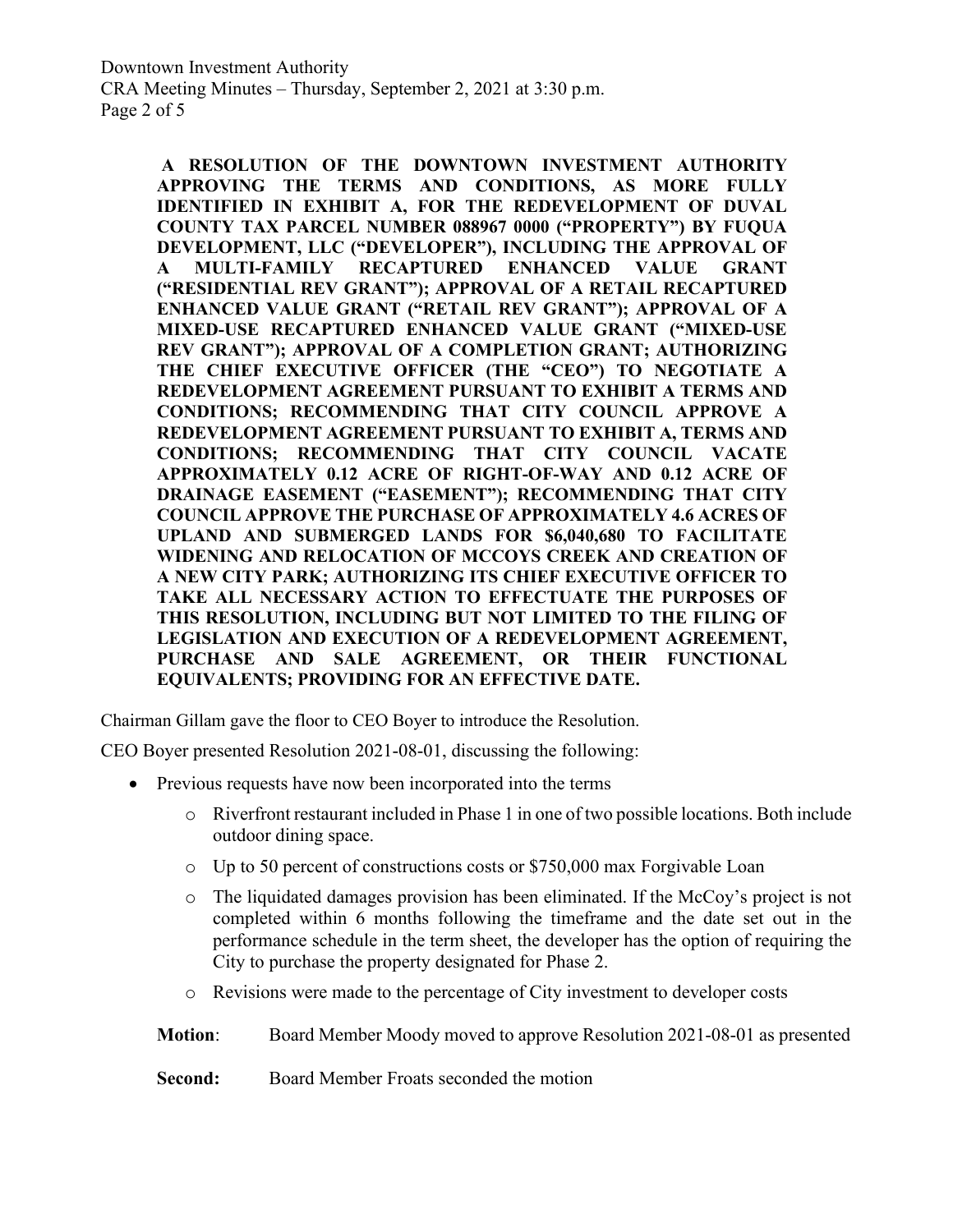Downtown Investment Authority CRA Meeting Minutes – Thursday, September 2, 2021 at 3:30 p.m. Page 3 of 5

Chairman Gillam opened the floor for discussion.

Board Member Froats thanked the developer for continuing to work with the DIA. He also stated that he appreciates the changes that have been incorporated, adding that the Board has made it clear their desire for there to be public use of riverfront property.

Board Member Froats stated that the funds being used are not current funds, they are funds coming in with 75 percent of it going back. The City will net the other 25 percent.

Board Member Froats stated that the site would be great for a kayak launch and looks forward to seeing the land redeveloped.

Board Member Worsham stated that it is important to remember that the designs are conceptual and detailed renderings will be reviewed by DDRB when the time presents. She added that she looks forward to the site being redeveloped and appreciates the changes that have been made due to healthy discussion with the developer.

Board Member Citrano stated he is in favor of the changes made.

Board Member Moody stated he is in favor of the terms and believes that the site plans offer an array of benefits to the public. He thanked the developer for continuing to work with the DIA.

Board Member Barakat asked when the developer must decide where to build the riverfront restaurant in Phase 1. CEO Boyer responded that it will be a part of the developer's DDRB approval process. It would have to be determined by the time they go for final approval from DDRB in order to be eligible for the REV grant. She added that the absence of the riverfront restaurant being completed and operational would disqualify both the multifamily REV grant and the retail REV grant.

Board Member Barakat stated that he tends to agree with those who believe the site plan resembles a high-density suburban site plan but acknowledges that are several site constraints. He hopes that DDRB will consider their concerns and is generally in favor of the project.

Chairman Gillam stated his frustration with the criticism the site plan received and noted that the dilapidated property will be used for a new park and a potential boat launch. He supports the project.

Board Member Adams that he will forego his comments but noted that many of his concerns have been mentioned.

CEO Boyer responding to a question from Board Member Worsham, stated that the railroad easement has not been resolved but it is not of great concern. It can be insured over by a title insurance company but that would be part of the closing transaction.

CEO Boyer responding to a question from Board Member Moody, stated that the City has not performed environmental testing at the site but the developer probably will.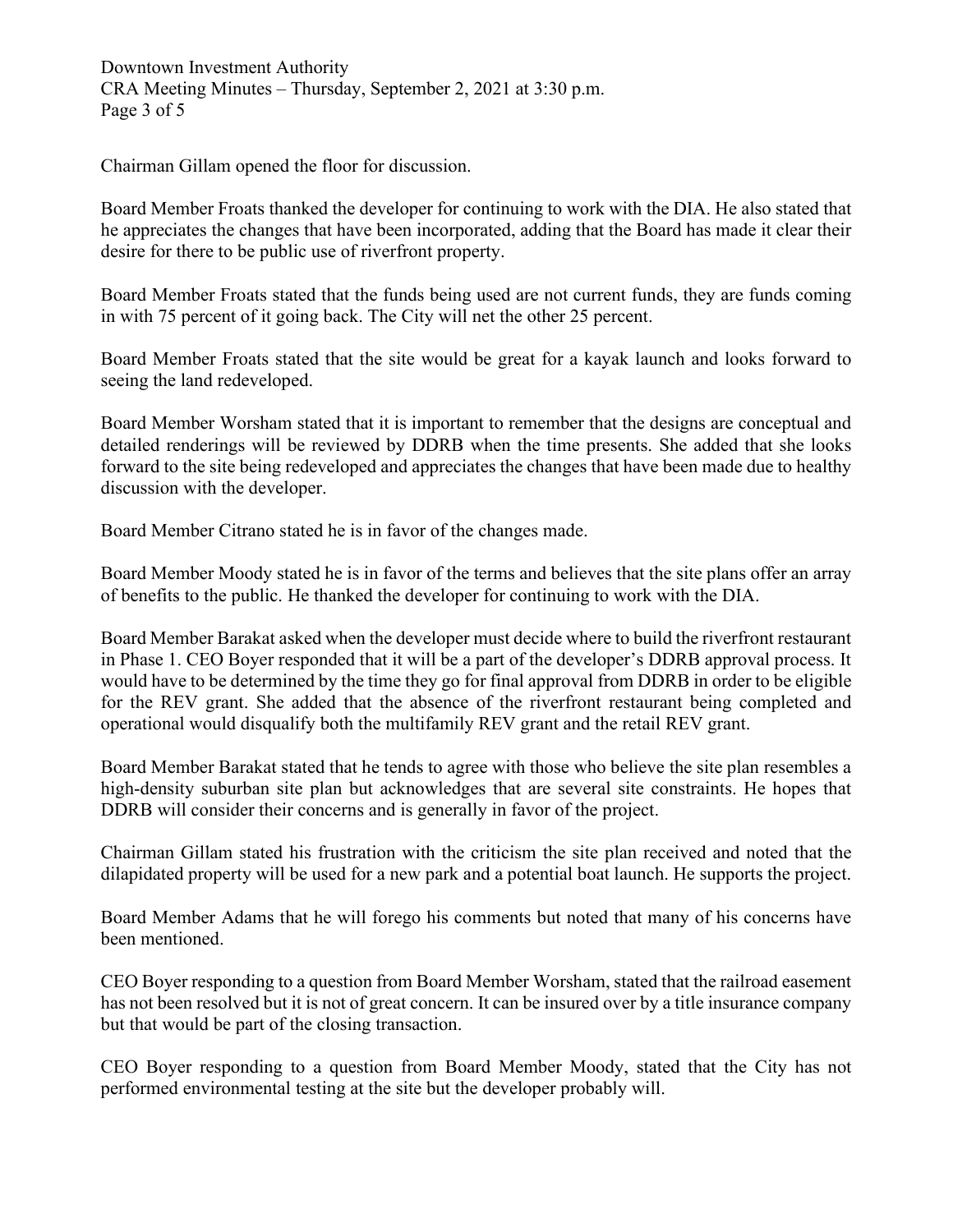Downtown Investment Authority CRA Meeting Minutes – Thursday, September 2, 2021 at 3:30 p.m. Page 4 of 5

Board Member Citrano stated for the record that he has filed a Form 8B.

Seeing no further discussion, Chairman Gillam called for a vote.

**Vote: Aye: 7 Nay: 0 Abstain: 0**

### **THE MOTION PASSED UNANIMOUSLY 7-0-0**

#### **B. RESOLUTION 2021-08-14: RON MOODY RECOGNITION AND APPRECIATION**

## **A RESOLUTION OF THE DOWNTOWN INVESTMENT AUTHORITY ("DIA") IN RECOGNITION AND APPRECIATION OF MR. RON MOODY FOR HIS LEADERSHIP AS CHAIRPERSON OF THE DIA DURING THE 2020-2021 TERM; PROVIDING FOR AN EFFECTIVE DATE.**

Each Board Member thanked Board Member Moody for his service as Chair.

- **Motion**: Board Member Worsham moved to approve Resolution 2021-08-14 as presented
- **Second:** Board Member Adams seconded the motion

Board Member Moody gave brief remarks regarding his tenure as Chair.

Chairman Gillam called for a vote on Resolution 2021-08-14.

**Vote: Aye: 7 Nay: 0 Abstain: 0**

#### **THE MOTION PASSED UNANIMOUSLY 7-0-0**

Chairman Gillam brought to the attention of the Board the opportunity for speaker engagements.

#### **IV. NEW BUSINESS**

None.

## **V. CEO INFORMATION BRIEFING**

CEO Boyer thanked Board Member Moody for his service.

CEO Boyer stated the upcoming REPD meeting on September 9<sup>th</sup> will be in-person only due to room limitations.

**ADJOURNMENT:** The Community Redevelopment Agency proceedings are adjourned at 4:30 p.m.